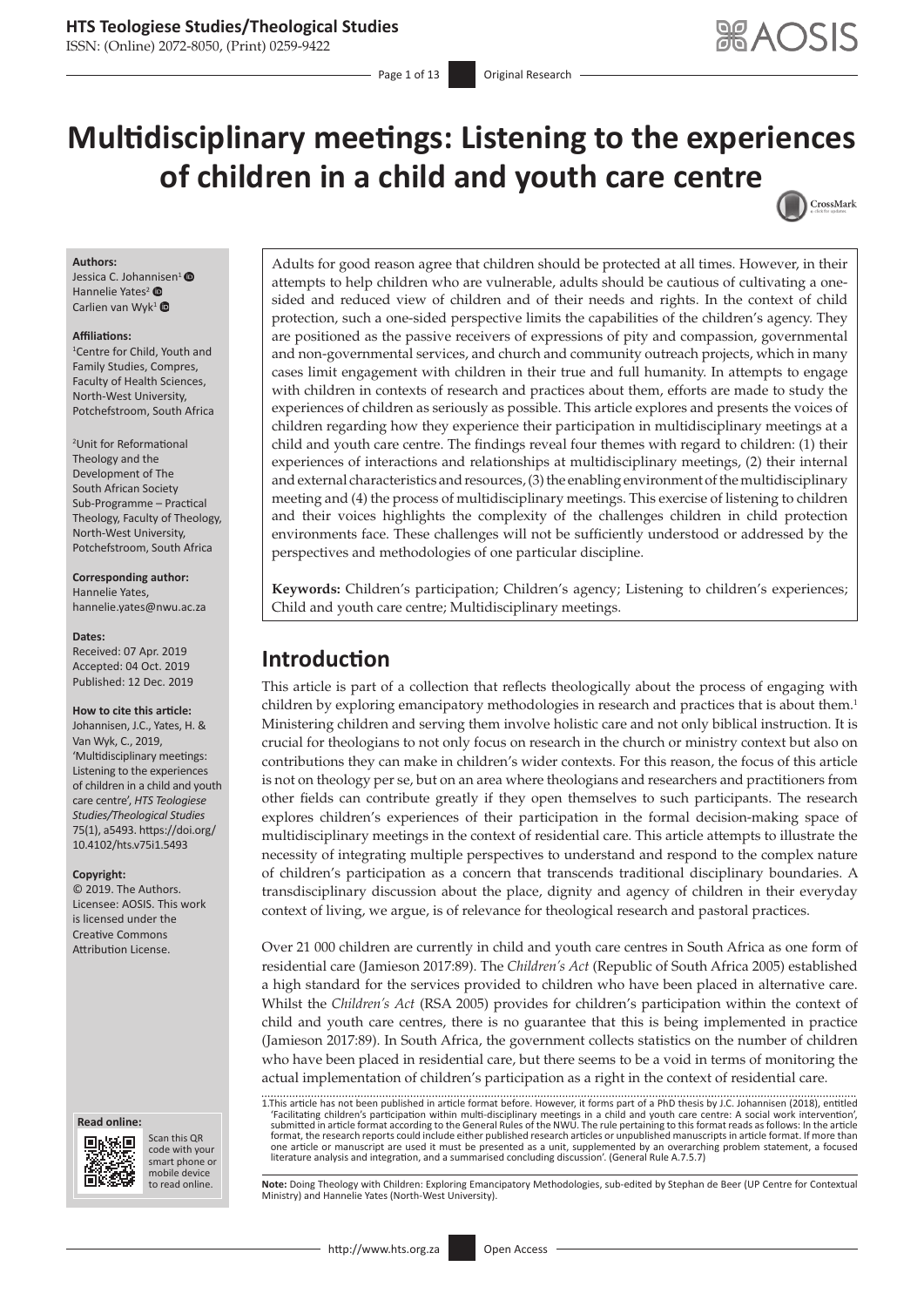Both residential and designated social workers working with children who have been placed in child and youth care centres use multidisciplinary meetings to discuss the needs and progress of children in order to establish their individual development plans, care plans and permanency plans (Hall & Slembrouck 2001:143; Johannisen 2014:55; RSA 2005). In a South African context, multidisciplinary meetings in child and youth care centres aim to provide children with the opportunity to participate in matters affecting them (Johannisen 2014:55; RSA 2005). However, researches conducted internationally and in South Africa indicate that this does not always materialise in practice (Cashmore 2002:840; Johannisen 2014:55; Sinclair 1998:140–141). In fact, international research indicates that children experience these meetings as 'intimidating, boring, frustrating, disempowering and alienating' (Cashmore 2002:840; Sinclair 1998:140–141). An analysis of South African law and policy conducted by Jamieson (2017:89) indicates that South Africa is committed to children's participation. This commitment should find expression in adult–child relationships, interactions, ways of communicating and decision-making.

Whilst there may be ethical implications when including children in care in research (Schenk & Williamson 2005:iv), the study would have done an injustice to children by excluding them in research that is about them. This decision is based on the premise that children are most capable to provide accurate information regarding their own lives and experiences, and for this reason, their perspectives on matters that directly affect them are important (Schenk & Williamson 2005:2). This means that in order to determine if children in child and youth care centres are participating in matters that affect them, it is necessary for children to be involved in providing information about their experiences. The decision was therefore made to listen to children for this specific study. Children's experience of their participation in multidisciplinary meetings may differ from those of the adults involved, and their views are therefore critical and beneficial. Against this background, the research question was, 'how do children experience their participation in multidisciplinary meetings at a child and youth care centre?'

This article begins by conceptualising children's participation and contextualising multidisciplinary meetings at child and youth care centres. With this framework in mind, the article first aims to examine children's participation in general in an international and South African context. Then it proceeds by exploring children's experiences of their participation at a child and youth care centre using Bronfenbrenner's bioecological approach as a lens when presenting the data. The aim of this article is not to recommend adjustments, but to explore children's participation and their experience of it to inform multi- and transdisciplinary work in this regard.

# **Conceptualisation of children's participation**

Over the last two decades there has been an increased focus on the discourse and praxis of children's participation and children's rights in society, and particularly during the formulation of legislation (Cele & Van der Burgt 2015; Gal 2017; Jamieson et al. 2011; Johannisen 2014; Moyo 2015; Nolas 2015; Van Bijleveld et al. 2015; Vis & Fossum 2013; Vis, Holtan & Thomas 2012; Viviers & Lombard 2012; Wyness 2009; Yates & Swart 2010). Article 12 of the UNCRC (United Nations 1989) and Section 10 of the *Children's Act 38 of 2005* (RSA 2005) highlight that all children have the right to be heard and to have their views taken into consideration during decision-making processes. Ponet (2011) describes children's participation as:

…[A]n ongoing process of children's expression and active involvement in decision-making at different levels in matters that concern them. It requires information-sharing and dialogue between children and adults, based on mutual respect, and full consideration of children's views in the light of their age and maturity. (p. 9)

Whilst there has been an increase in children's participation in multidisciplinary meetings in recent years, it remains a complex matter, especially as it involves children being informed about and involved in issues that are viewed as adult issues (Vis et al. 2012:10). Often, several adults are involved in decisions about the lives of children who have been placed in alternative care. The decisions to be made are also more complex than those regarding children who are in their parents' care (Leeson 2007:268; Pölkki et al. 2012:108). So, instead of only one or two adults being involved in the decision-making process, role players such as social workers, child and youth care workers, managers and parents will be involved if a child is placed in a child and youth care centre. It is crucial for children to have a voice in this process.

Child participation refers to children being 'involved in making decisions, planning and reviewing an action that might affect [them]. Having a voice, having a choice' (Jones 2010:5). When children's participation is facilitated effectively, they acquire new skills, their confidence and knowledge are increased, and it allows them to see that their views and wishes are respected and taken into consideration (Jones 2010:6). The UNCRC (UN 1989) has 54 articles that highlight the various rights of children. The following articles are particularly relevant in relation to children's participation: Article 2 – Non-discrimination; Article 3 – Child's best interest; Article 4 – Protection of rights; Article 5 – Evolving capacities of children; Article 12 – Respect for the views of the child and Article 17 – Access to information. These articles are also referred to as children's enabling rights. They are rights that acknowledge the agency of children and the fact that children are active actors in the construction of their own lives. With that being said, we also admit that 'childhood' as a social construct is a product of culture and context, like, for example, institutionalised child care. It may therefore be the case that this new normative paradigm of agency may be in conflict with the way children are seen in many cultures and contexts.

From the literature, it is evident that children's participation is a process that involves children on a day-to-day basis and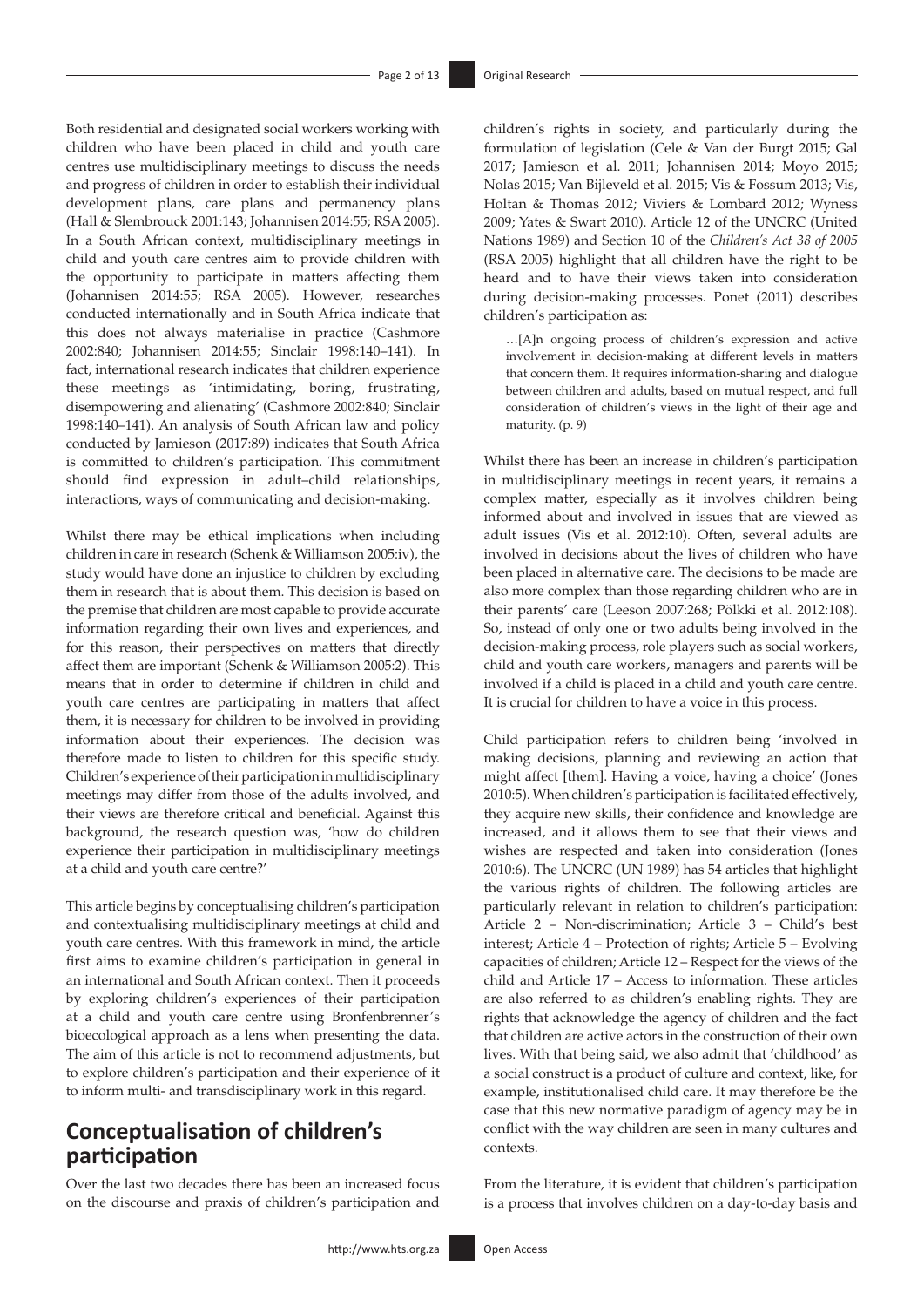in various contexts. Although legislation (RSA 2005; UN 1989) provides a rights-based framework for the understanding of the construct of child participation, it is not specific about when and where the process of children's participation should take place or what is needed to make it work. All adults, not only the identified duty bearers in international and national legal instruments, should therefore encourage the participation of children as a moral duty and as a daily embodied praxis. It is at this level where scholars in other disciplines, including theology and religious studies, can play a meaningful role in posing and responding to questions that go beyond the practicalities of facilitating children's participation in processes of decision-making. Questions to enhance child participation may include the following: 'why is the appreciation and participation of all people, including children, important in human relations, interactions and decision-making processes?', 'for what purposes does the participation of all people have to be sought?' and 'what are the life affirming and enabling or the distorted and dehumanising views on children and adult–child relations?' These questions necessitate a deep and critical reflection on life and world views, values and virtues, and preconceived ideas about, for example, humanity, theologies of children and childhood, human dignity, social justice and the exercise of power in human relations (Bunge 2006, 2007; De Beer 2006; Dillen 2006, 2007, 2008; Weber & De Beer 2016; Yates 2010). The questions concern the construction of humanising cultures, which, amongst other things, implies that scholars in theology and religious studies should be aware and critical of the constructive and destructive forces in institutionalised religions and faith traditions and their impact on views and attitudes towards children. However, the starting point of any such role is to first explore children's participation and listen to their experience of this process. And then only scholars would know what would be the appropriate questions and contributions. The exploration reported in this article can therefore serve as waymark to stimulate multiand transdisciplinary discourses where theologians and researchers from other fields can contribute.

## **Contextual orientation**

Like elsewhere, some families in the South African context find it challenging to care for their children. In South African complex and systemic realities, amongst others, socio-economic inequalities, injustices, exclusions and marginalisation add to the challenges (cf. Hall et al. 2018). Children in these difficult living circumstances are extremely vulnerable to discrimination, abuse, neglect and abandonment.

The presiding officers of the children's court may find children who have been victims of abuse, neglect or abandonment in need of care and protection according to Section 150 of the *Children's Act* (RSA 2005). They may consequently be placed into foster care, temporary safe care, foster cluster homes, child and youth care centres, or they may be adopted. According to Chapter 13 of the *Children's Act* (RSA 2005), child and youth care centres form part of residential care facilities that accommodate and care for six or more children. Alternative care facilities, including child and youth care centres, are expected to provide appropriate residential care, protection and developmental and therapeutic programmes according to the needs of the children (RSA 2005). All child and youth care centres in South Africa are therefore required to ensure that their services are in line with the *Children's Act* (RSA 2005). Within the context of child and youth care centres, multidisciplinary meetings act as an institutional mechanism that provides an opportunity for children to participate in the decisions made about their lives (Johannisen 2014:54).

At an international level, the meetings that provide a platform for decisions about children's lives include child protection conferences, case conferences, review meetings and family group conferences (Campbell 1997:1; Cashmore 2002:840; Dalrymple 2002:287; Hall & Slembrouck 2001:143; Vis et al. 2012:8). Within the South African context, these meetings are referred to as family conferences, family group conferences, panel discussions, reviews and multidisciplinary meetings (Johannisen 2014:55; RSA 2005). For the purpose of this study and in accordance with the current South African legislation (RSA 2005), the term 'multidisciplinary meeting' is used.

The *Children's Act* (RSA 2005) indicates that a child's permanency plan, care plan and individual development plan should be reviewed every 6 months according to Regulation 55(3). The purpose of reviewing the plans regularly is to determine whether the placement is still in the child's best interest and to determine if family reunification could take place. Furthermore, multidisciplinary meetings provide a space where children and adults are able to engage and consequently make important decisions about the children's lives (Johannisen 2014:54). These meetings therefore provide an opportunity for children to be part of the decision-making (Sinclair 1998:137). The team present at the multidisciplinary meetings may include social workers, child and youth care workers, as well as professionals from other disciplines, such as doctors, nurses, physiotherapists, psychologists, psychiatrists, police officers, religious leaders and occupational therapists (RSA 2005). Multidisciplinary meetings can be either an intimidating or an enabling environment for children in need of care and protection. It is important to ask children how they experience their participation in the context of multidisciplinary meetings in a child and youth care centre, which is what this research involved.

# **Methodological explications**

Children in residential care and in the developmental stage of adolescence were selected to be participants of this study. The stage of adolescence can be understood from both a developmental psychology and an interdisciplinary youth studies perspective. From a developmental psychology perspective, adolescence refers to the stage between childhood and adulthood during which various physical, cognitive and emotional changes take place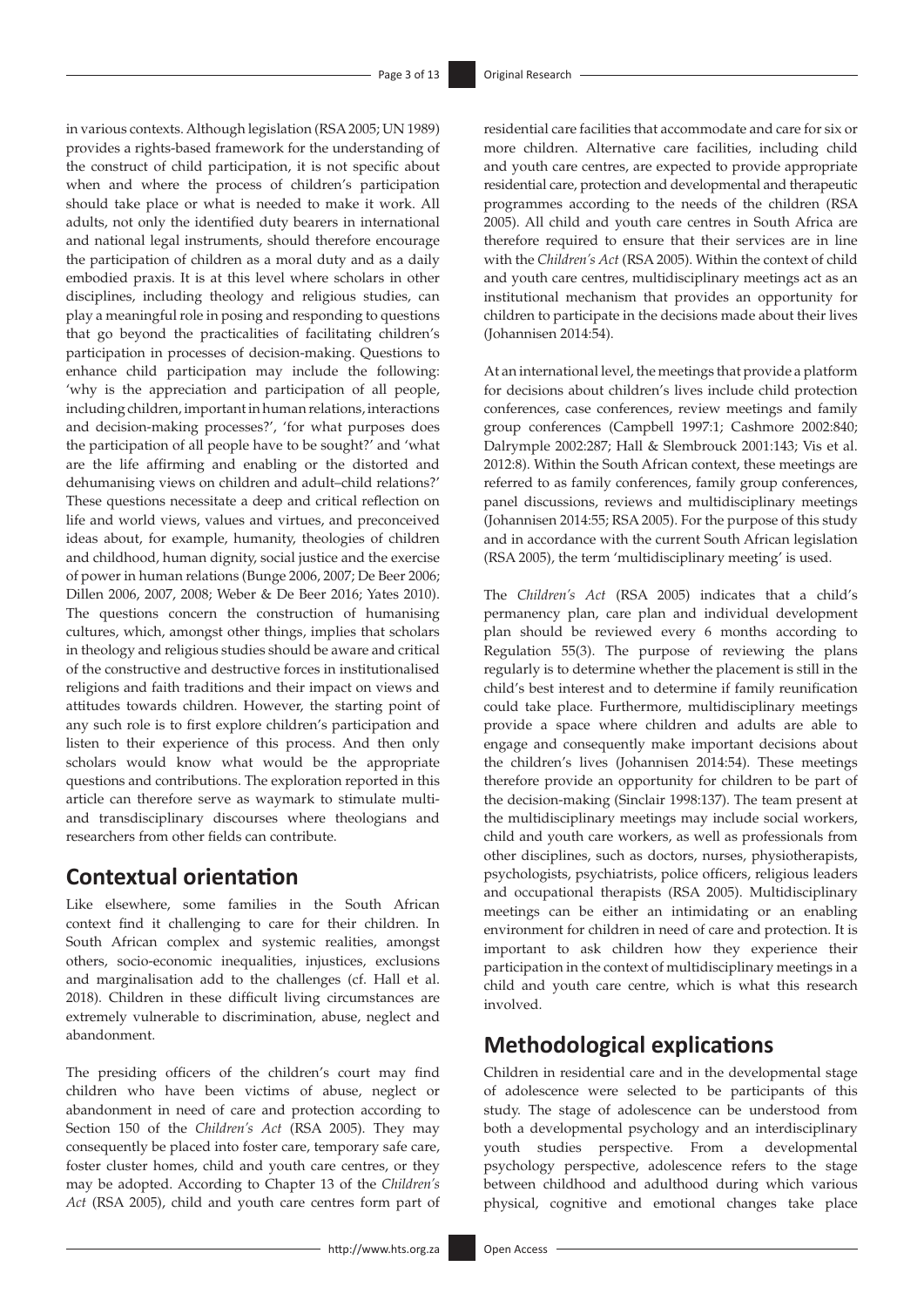(Hall-Lande et al. 2007:265; Louw 1997:505; Shaffer & Kipp 2013:7; Spano 2004:1–3). Children between the ages of 12 and 15 years fall into Piaget's Formal Operational Stage of cognitive development (Ansell 2016:19). This means that during this stage, adolescents are able to think reflexively and have some understanding of abstract ideas (Ansell 2016:19), which in turn may allow for more in-depth reasoning in decisions that affect their lives. However, a criticism of Piaget's developmental model is that children sometimes develop certain skills before the stage that he has indicated (Ansell 2016:19). This is often because children come from different backgrounds and are being exposed to different experiences. Lev Vygotsky (cited in Ansell 2016:19) concurs that a child's development should be understood in relation to the child's context.

From a youth studies perspective, adolescence is recognised as a socially constructed category in the same way as gender, ethnicity, class and sexuality are (Petrone, Sarigianides & Lewis 2015:508). A youth studies lens allows one to build on existing knowledge in order to understand the socially constructed nature of adolescence and how adolescents' experiences are facilitated by 'discourses, practices, and policies involving them' (Petrone et al. 2015:509). This means that adolescence is not a universal experience, and that different people experience it differently, depending on their position and circumstances. This is confirmed by Trinder (1997:291), who maintains that the way in which professionals perceive children and 'childhood' has direct bearing on how they treat children. Depending on the subjective perceptions of the professional, children might be seen as helpless and defenceless, or interdependent and capable.

It seems that the fields of developmental psychology and youth studies perceive the stage of adolescence quite differently. Whilst developmental psychology is specific in terms of the ages of children that fall into the stage of adolescence, the youth studies recognises that the stage of adolescence is flexible and that context, together with people's perceptions, should be taken into consideration. Conceptions of 'childhood', 'child', 'adolescent', as well as child–adult relations and communication differ across cultural backgrounds and have a direct impact on children's social position in adult–child spaces and consequently on children's participation. In numerous cultures around the world, children are not entitled to express their views and wishes and instead are required to unhesitatingly obey and respect the adults in their lives (Ruiz-Casares et al. 2017:6). Within the South African context, cultural diversity plays a significant role in terms of how adults view children and the roles they should play (Moses 2008:331).

Although the children who took part in this study were in the developmental stage of adolescence, literature uses the terms 'children' or 'child' with regard to the process of children's participation. The developmental stage of adolescence is therefore implied within these terms.

# **Theoretical framework**

The bioecological approach of Bronfenbrenner was used as a theoretical framework for this study. According to Rosa and Tudge (2013:243), Bronfenbrenner's theory changed considerably from 1970 to his death in 2005. The theory focuses on human development. However, Bronfenbrenner believed that individuals are continually influencing and being influenced by the environment. The bioecological approach therefore highlights the importance of interrelationships in an environment (Palareti & Berti 2009:1082).

The final version of Bronfenbrenner's theory (1993–2006) is called the bioecological theory or the bioecological model of human development, and it incorporates the Process-Person-Context-Time (PPCT) model (Bronfenbrenner & Morris 2006). Bronfenbrenner and Morris (2006:793) describe the bioecological model as 'an evolving theoretical system for the scientific study of human development over time'. The theory suggests that the following four components have a simultaneous impact on the development outcomes of people: process, person, context and time. The PPCT model was used to explore children's experiences of their participation in multidisciplinary meetings in the context of a child and youth care centre.

The concept *proximal process* lies at the core of Bronfenbrenner's PPCT model. According to Tudge et al. (2009:46), a proximal process is the everyday contact between individuals and the symbols and objects in their environments. Furthermore, Bronfenbrenner (1995:620) claims that typical day-to-day activities that involve children, and those who share their environment, include parent–child or child–child interactions, group or isolated play, activities that develop additional skills, reading and watching television. Therefore, within the context of this study, proximal processes refer to the interactions and relationships between children, residential social workers and child and youth care workers at the child and youth care centre.

In the early stages of the development of his theory, Bronfenbrenner emphasised the significance of the personal characteristics that individuals bring with them to any social situation, referring to *person* in the PPCT model (Rosa & Tudge 2013:253; Tudge et al. 2009:200). Bronfenbrenner highlighted three different types of person characteristics, namely, *demand*, *resource* and *force characteristics*. Personal features such as age, gender, ethnicity and physical appearance are referred to as demand characteristics. Tudge et al. (2009:200) highlight that these characteristics may influence initial interactions as individuals may form certain opinions immediately. Resource characteristics on the other hand are not initially visible. These include mental and emotional resources (past experiences, skills, attitudes, beliefs and intelligence), as well as social and material resources (food, housing, education and opportunities) (Rosa & Tudge 2013:253; Tudge et al. 2009:200). Lastly, force characteristics refer to differences in temperament, motivation and persistence.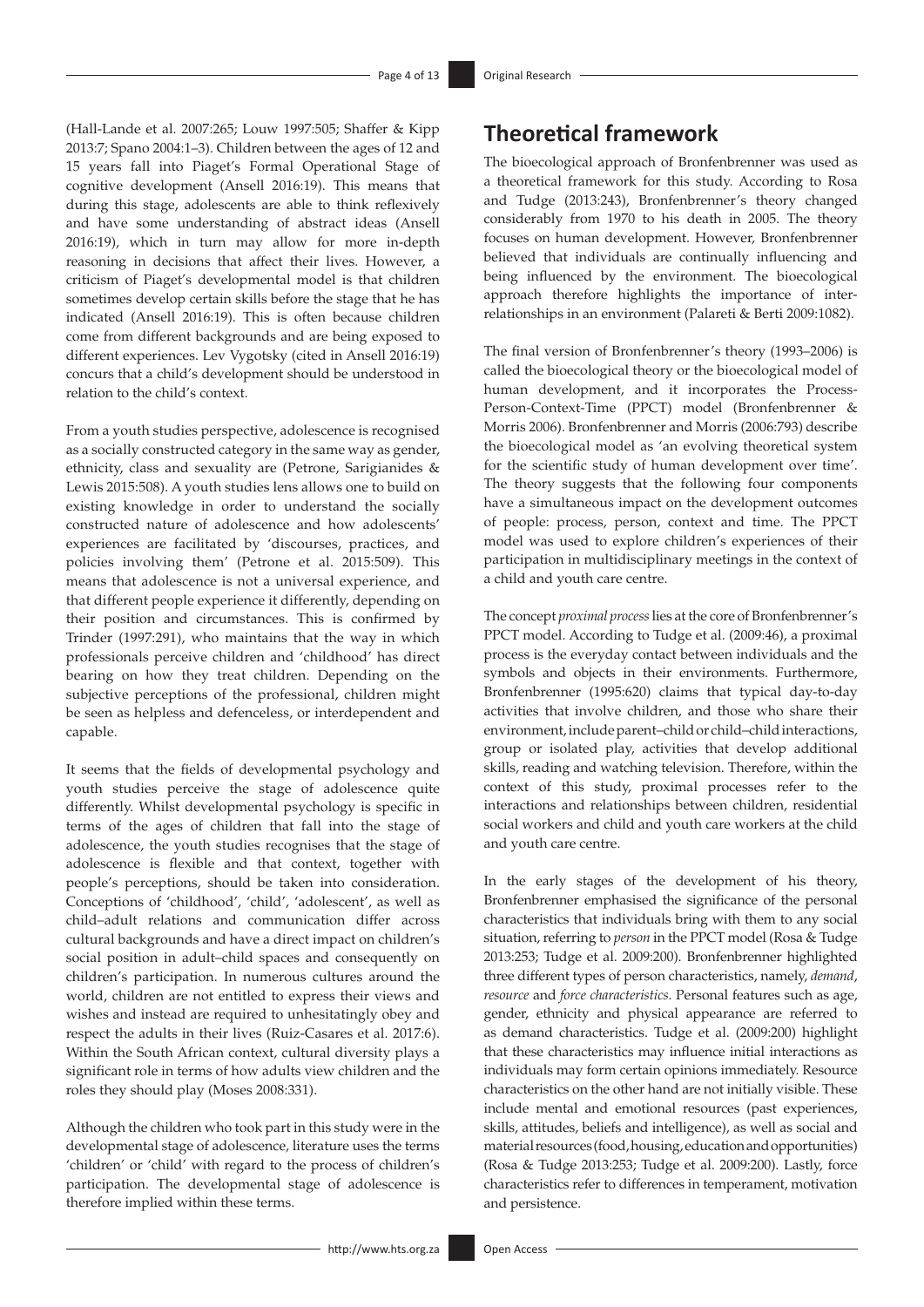The environment, which involves four interconnected systems, corresponds to *context* in the PPCT model. These systems are termed the *microsystem*, *mesosystem*, *exosystem*  and *macrosystem* (Bronfenbrenner & Morris 2006:820; Christensen 2004:102; Rosa & Tudge 2013:253; Tudge et al. 2009:201). The microsystem is the system closest to the individual, and there is constant contact between the individual and the system. In the context of this study, the microsystem could be the child and youth care centre, the child's home and the child's school. A child will be in contact with more than one microsystem, and this interaction between microsystems is called the mesosystem. An example of a mesosystem in the study would be the contact between the social workers and the children's teachers or families. The exosystem refers to the system that affects the child's development indirectly, even if the child is not an active participant in that system. For example, changes in the *Children's Act* or the policies of an organisation will have an impact on the child. Lastly, the macrosystem is the cultural environment where the child lives. It therefore includes any group of individuals who share the same values or belief systems, 'resources, hazards, lifestyles, opportunity structures, life course options and patterns of social interchange' (Tudge et al. 2009:201). The macrosystem therefore includes the remaining systems, which in turn influence all other systems.

The concept of *time* in the PPCT model was extended to include the events over the course of an activity or interaction, as well as historical time (Rosa & Tudge 2013:253–254). Bronfenbrenner and Morris (1998:820) described three levels of time: *micro-time* (refers to what is happening during the activity or interaction), *meso-time* (refers to the extent to which these activities and interactions occur with some constancy in an individual's environment) and *macro-time*  (the chronosystem where interactions between systems influence the individual's development). In the context of this study, micro-time could refer to the children's interactions with residential social workers and child and youth care workers during the multidisciplinary meeting, whilst mesotime could refer to the various multidisciplinary meetings of which the child is a part when residing at the child and youth care centre. Lastly, macro-time could refer to a change in expectations in the larger society and within legislation with regard to children participating in multidisciplinary meetings.

# **Research design and methods**

A list of all the child and youth care centres in the Cape Peninsula, South Africa, was obtained from the Department of Social Development. Once these details had been obtained, 31 registered child and youth care centres in the Cape Peninsula were invited to be part of this research study. Three child and youth care centres accepted the invitation. A nonprobability sampling technique, namely, purposive sampling (Donalek & Soldwisch 2004:356), was utilised to ensure that the child participants in the research had sufficient knowledge and experience of the phenomena being researched.

The inclusion criteria for the study were as follows:

- The children must have been placed at one of the child and youth care centres that agreed to be part of this study.
- The children must have had at least one multidisciplinary meeting whilst being placed at the specific child and youth care centre.
- Children had to be between the ages of 12 and 18 years.
- The child participants had to be able to speak either English or Afrikaans, as these are the two languages that the researchers can use to communicate.

Any child who met the above criteria was able to participate regardless of ethnicity, gender or religion. Participation had to be voluntary. Fifteen children from three child and youth care centres in the Cape Peninsula, South Africa, agreed to take part in this study. It is evident from Table 1 that there are more female participants than male participants. One of the reasons for this is that one of the child and youth care centres only caters for girls.

Table 1 presents the biographical data of the participants.

Approval to conduct the study was obtained from the Registered Health Research Ethics Committee at the North-West University as well as the Department of Social Development.

The managers of the various child and youth care centres acted as gatekeepers and were asked to discuss the research with the residential social workers. The residential social workers then acted as mediators between the researchers and the children. The residential social workers discussed the research with all the children who met the inclusion criteria and invited them to be part of this study. As the residential social workers were therefore responsible for the recruitment of the participants, they had to obtain adolescent consent from those participants who were between the ages of 12 and 17 years. The children who indicated that they wanted to be part of this study provided the residential social worker with a written adolescent consent form.

**Table 1:** Biographical data of participants.

| Participant No. | Gender      | Age (year) | Language             |
|-----------------|-------------|------------|----------------------|
| $\mathbf{1}$    | Female      | 17         | English              |
| 2               | Female      | 16         | English              |
| 3               | Female      | 13         | Afrikaans            |
| 4               | Female      | 13         | English              |
| 5               | Female      | 15         | English              |
| 6               | Female      | 15         | Afrikaans            |
| 7               | Male        | 14         | Afrikaans or English |
| 8               | Female      | 15         | Afrikaans            |
| 9               | Female      | 15         | English              |
| 10              | Transgender | 15         | Afrikaans            |
| 11              | Female      | 16         | Afrikaans            |
| 12              | Female      | 15         | English              |
| 13              | Male        | 15         | Afrikaans            |
| 14              | Female      | 14         | Afrikaans            |
| 15              | Male        | 14         | Afrikaans            |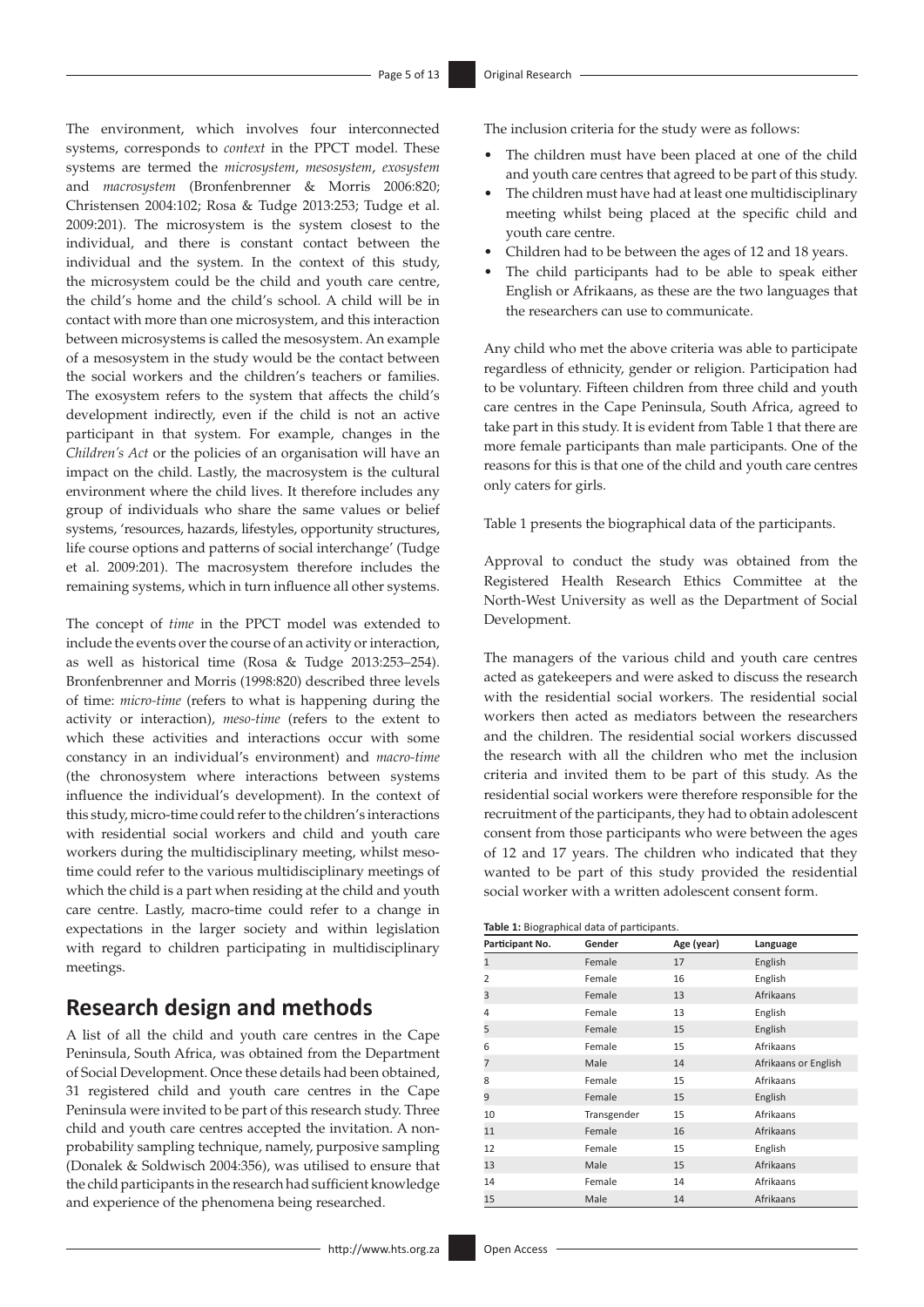A written informed consent form (Creswell 2009:8; Padgett 2008:65) was also completed by the custodians (the managers of the child and youth care centre) for the child participants under the age of 18 years. The participants were provided with English and Afrikaans consent forms. Arrangements were made to conduct individual semi-structured interviews in a child-friendly space at each child and youth care centre, and each interview lasted about 30–60 min. All interviews were audio-recorded and transcribed.

A qualitative phenomenological design was used for the purposes of this study (Babbie 2014; Fouché & De Vos 2011; Fouché & Delport 2011). Individual semi-structured interviews (Welman, Kruger & Mitchell 2005:166) were conducted with the participants. The interview schedule was reviewed and approved by the Department of Social Development's research committee, as well as the Registered Health Research Ethics Committee of the North-West University. Prior to the individual semi-structured interviews, an interview was conducted where the participants were asked to create a collage on their experience of their participation in multidisciplinary meetings. This process made it possible to start building a relationship with the participants.

Thematic analysis was used to identify and analyse the interviews. The following steps were used to analyse the collected data as presented by Terre Blanche, Kelly and Durrheim (2006:322–326): familiarisation and immersion, inducing themes, coding, elaboration, and interpretation and checking. This led to the identification of certain themes, subthemes and categories.

The following ethical aspects were taken into consideration during this study (Creswell 2009:8; Hofstee 2006:210; Padgett 2008:69; Strydom 2011:113–129; Willig 2008:19; Whittaker 2009:18, 111, 115, 117).

The information obtained during data collection was handled in a confidential manner by ensuring that the names of the participants were not linked to the contents of the datacapturing forms except through the confidential code that was only familiar to the researchers. The identities of the participants were not linked to the collected data that were made available for analysis, which ensured anonymous reporting of data. The participants' right to privacy, anonymity and confidentiality was maintained by ensuring that documents that linked names to data were securely stored at all times on a password-protected computer. Confidentiality was maintained by means of passwordprotected documents accessible only to the researchers.

Risks in terms of conducting this research with children included that the interviews may cause the children emotional discomfort. After each interview, the interviewer had a discussion with the participant and offered a referral to an external counsellor. However, no participants identified a need for further counselling.

# **Presentation of the findings**

The analysis of the interview transcripts revealed four main themes:

- 1. participants' experiences of interactions and relationships in multidisciplinary meetings
- 2. participants' internal and external characteristics and resources
- 3. the enabling environment of the multidisciplinary meeting
- 4. the process of multidisciplinary meetings.

### **Theme 1: Participants' experience of interactions and relationships in multidisciplinary meetings (proximal processes)**

Proximal processes refer to the interactions and relationships in multidisciplinary meetings (Rosa & Tudge 2013:253; Tudge et al. 2009:621). In this study, the focus was on the interactions and relationships between the participant and the residential social worker, designated social worker, child and youth care worker and family.

The participants highlighted the value of having a *positive relationship* with their residential social worker and mentioned that having this relationship allowed them to feel more 'comfortable' (Participant 4, female, 13 years old) in multidisciplinary meetings, thus contributing to their participation in a positive manner. Participants experienced 'happiness' from having their residential social workers 'by my side' and 'standing by me', and this in turn boosted their 'confidence' (Participant 9). Participant 11 mentioned that having a positive relationship with her residential social worker allowed her to feel comfortable to share information with her, which in turn developed their relationship.

None of the participant in this study experienced positive interaction with their designated social worker. Participant 11 said that the *deficiencies in the relationship* with her designated social worker actually hindered her participation as she did not feel 'comfortable' speaking in front of her, and she did not 'trust her'. Meaningful relationships could not develop as participants said that they did not have regular contact with their designated social workers and sometimes met them for the first time at their multidisciplinary meetings. The participants justified the lack of contact by explaining that their designated social workers had *high caseloads*, which limit the time they could spend with them. The participants seemed to understand why there were deficiencies in the relationships with their designated social workers. However, it still made them feel unimportant and as if they 'are just another file in the cabinet' (Participant 9). Whilst there was some form of relationship or interaction with their designated social worker, it was evident that the nature of the relationship was not suitable in terms of the participants' expectations and needs.

At child and youth care centres, child and youth care workers act as the primary carers for children. They therefore work with the children on a daily basis in their life space (RSA 2005).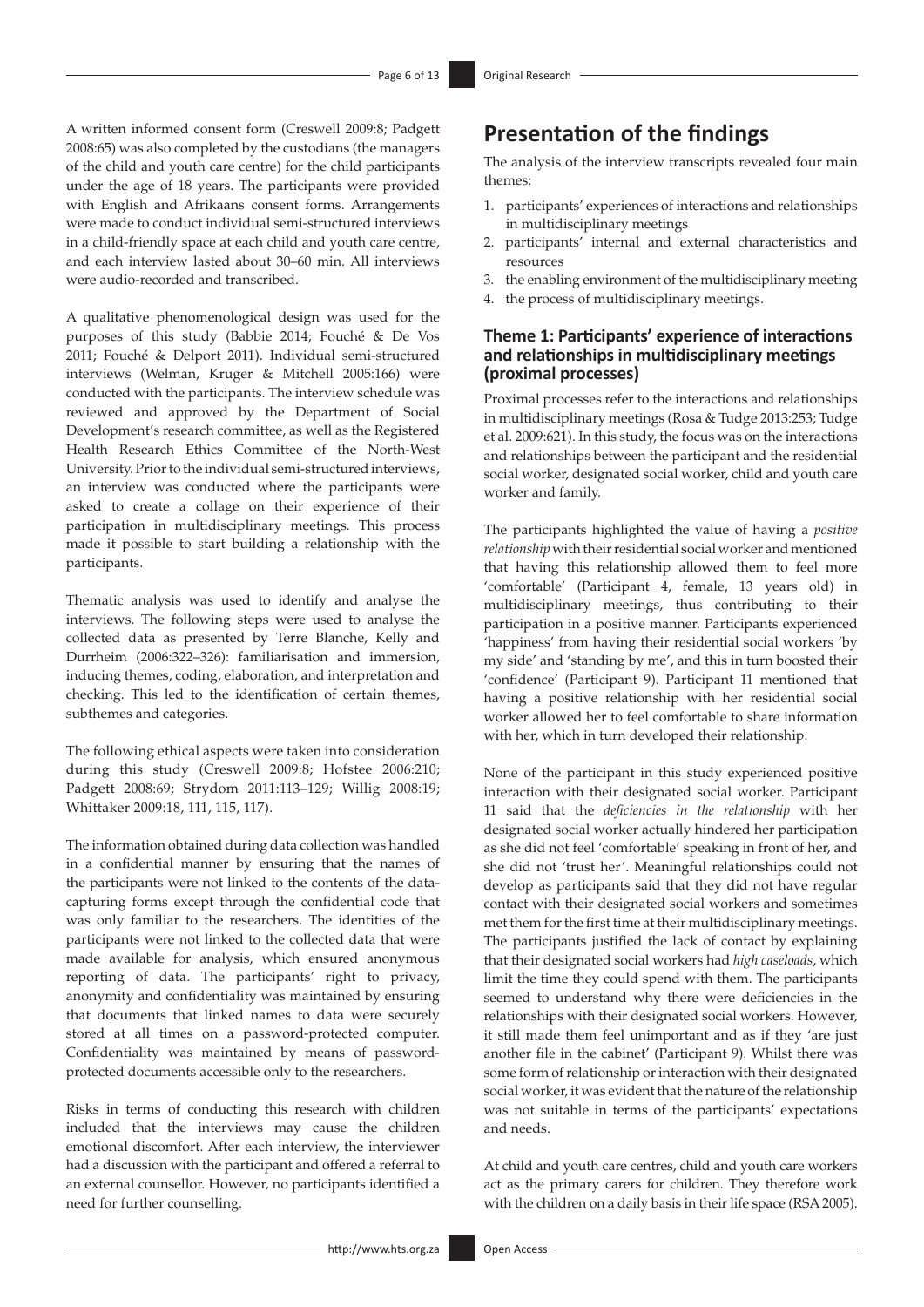According to Van Weezel and Waaldijk (2000), working in a child's life space means working:

[*W*]ithin the daily living situations of their clients, and who by their way of being there, by their way of fulfilling a number of quite different tasks, and by their way of reflecting on the process in close co-operation with others, help the clients to live their own lives and to solve or handle their problems in the most effective way. (n.p.)

The participants in this study had mixed responses regarding their experiences of their interactions with the child and youth care workers. Some participants found it 'difficult' (Participants 9 and 12) to open up to their child and youth care workers, which in turn affected the child and youth care workers' ability to 'understand' (Participant 12) the participant. On the other hand, some participants felt supported by their child and youth care workers and felt that they were 'gentle' (Participant 7), 'kind' (Participants 7 and 9) and 'patient' (Participant 9) during the multidisciplinary meeting. Participant 9 also said that her relationship with her childcare worker helped her in her multidisciplinary meetings, especially when her parents were in conflict, whilst another participant mentioned that it was easier to speak with her child and youth care worker because they had a '*bond*'.

Children who have been placed in child and youth care centres have been found in need of care and protection, and they cannot be in the care of their parents (RSA 2005). It is therefore not surprising that some participants did not experience the interaction with family members at their multidisciplinary meetings as positive. Participant 9 confirmed this by saying: '[i]t's very difficult opening up to my mother, because we don't have that relationship.' Participant 1 highlighted that her poor relationship with her sister influenced her participation at her multidisciplinary meeting, explaining that 'we don't have that relationship of speaking and when they call her in I'm not gonna feel comfortable speaking about whatever issue I have'. However, some participants experienced empowerment and confidence during their multidisciplinary meetings because of the positive relationships they had with various family members.

Participant 12 even felt that her mother gave her the 'courage' to verbalise her feelings during her multidisciplinary meetings because her mother would 'stand by [her]'. Participant 9 said that her relationship with her father allowed her to 'speak my heart out … I trust him and I know that he won't at least shout at me in front of everyone'. Therefore, children are in need of trusting relationships where they feel protected from the fear of being shamed in front of others.

### **Theme 2: Participants' experiences of their internal and external characteristics and resources (person)**

The *person* characteristics as described by Bronfenbrenner (Rosa & Tudge 2013:253; Tudge et al. 2009:621) not only include mental and emotional resources but also spirituality and temperament. This theme therefore describes children's experiences of their internal and external characteristics and resources.

As part of the participants' internal challenges, they often felt *unprepared* for their multidisciplinary meetings. The participants identified that they felt they did not know what to expect in their multidisciplinary meetings as social workers failed to prepare them prior to the meeting. This is evident from Participant 9's words:

So that I can know what's going to happen and what's going on around me, so that when something happens, I'm not caught off guard, so that I'm actually aware of what's going to happen.

The participants also indicated that they wanted to know what would be discussed, who would be present and how the meeting would be facilitated.

The participants were all able to address any negative feelings associated with multidisciplinary meetings with their internal strengths. These internal strengths included their *evolving capacity* and their *faith in God*. Participants experienced an increase in confidence the older they became, and they felt that their age and maturity allowed them to have a better understanding of the discussions at the multidisciplinary meetings. Both Participants 9 and 12 also maintained that children are quite *mature* and could therefore participate actively in their multidisciplinary meetings.

An internal strength that three participants mentioned in this study was their faith in God*.* Participant 12 said that God gave her the 'strength' to cope in the meeting, whilst Participant 13 mentioned that praying to God allowed her to remain calm and not shout at the adults in the meeting. The participants experienced God's strength and peace during the meeting.

Many of the participants commented on their internal characteristics when referring to their *personality* or *temperament* as either being strength or weakness. Participant 9 felt that if children were 'shy', 'not open' and 'awkward', this would hinder their participation in multidisciplinary meetings. On the other hand, children who were 'quick with [their] mouth', comfortable to talk (Participant 2) and keen problem solvers were more comfortable to express themselves and to participate actively in their multidisciplinary meetings.

### **Theme 3: Participants' experiences of the enabling environment of the multidisciplinary meeting (context)**

The third theme refers to the *context* as described by Bronfenbrenner (Rosa & Tudge 2013:253; Tudge et al. 2009:621). On a microlevel, the participants felt that the *venue where the multidisciplinary meetings* were held was 'comfortable' and 'professional', and that it was a space where everyone was out of their comfort zone. Whilst the multidisciplinary meetings were held at various venues across the three child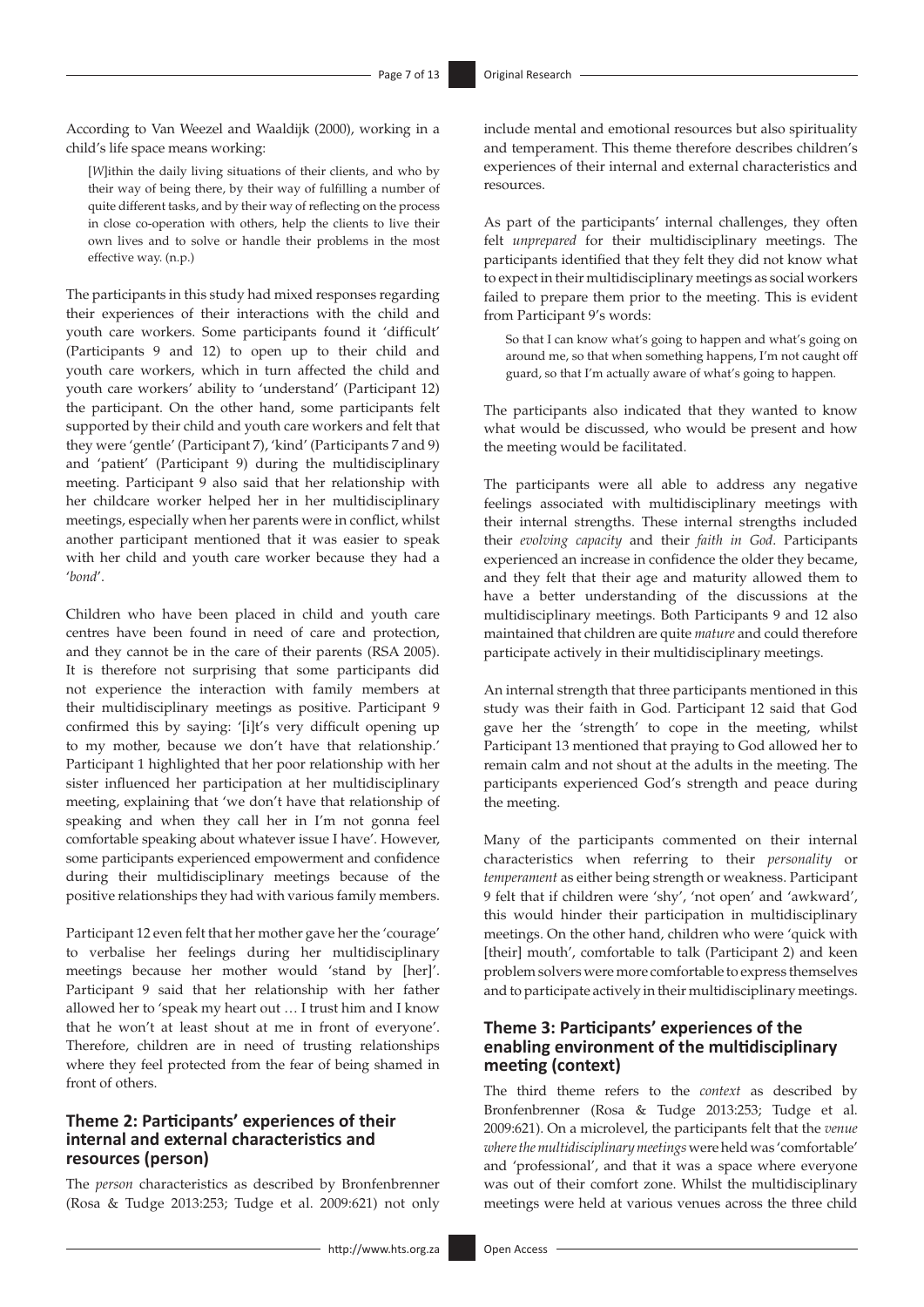and youth care centres, the general experience of the participants was positive. One aspect that was raised about the venue was that it was in a space where no one else could hear the discussions, thus ensuring confidentiality.

This research revealed that multidisciplinary meetings were held at various formal and informal venues. These included the social worker's office (at the child and youth care centre or at the designated social worker's organisation), a conference room or a lounge in one of the houses. Many of the participants felt that sitting around a big table was too formal and that they would feel more comfortable to participate if the meeting is held in an informal venue (Participants 9 and 12). The participants expressed the need for the room to have a door that can close so that the matters being discussed in the room could be kept confidential and would not be heard by people walking by. Whilst two participants were comfortable with the meeting being held in their residential social worker's office as they identified this as a safe place (Participants 1 and 4), a few participants mentioned that the residential social worker's office was too small and that it was beneficial for the multidisciplinary meeting to be held in a neutral environment, where everyone is out of their 'comfort zone' (Participant 2). This is evident in the following two quotes: 'I like this room, ja. Everyone's out of their comfort zone, very professional' (Participant 2), and 'Yes, I actually feel very comfortable in her [social worker] office. It's because like when we used to come out of school and we would go there … ' (Participant 1).

Whilst the participants experienced the venue quite positively, they did not experience the use of *child-friendly language* in the meetings. The participants often felt that they did not understand what was being said in the multidisciplinary meetings as the adults would make use of 'high words'. This resulted in them feeling 'stupid' and incompetent. Participants indicated that social workers often referred to the *Children's Act* (RSA 2005), which caused them to not understand what was being said.

Another aspect that formed part of the micro-level was people's negative *reactions* in the multidisciplinary meeting. Participants experienced feelings of embarrassment and disappointment with the levels of conflict between adults in the meetings. One of the participants felt that her parents 'attacked' (Participant 12) her, whilst another participant said that her dad would 'go off at' her (Participant 8). The participants did not experience the high levels of conflict in a positive way.

On the meso-level, the participants discussed their experience of the *support they received* from various groups of people: family, residential social workers and child and youth care workers. The participants indicated that they received support from their parents and other family members, and this made them feel '*loved*'. Participant 9 illustrated the support she received from her mother by saying the following:

She [mother] gave me courage … you know that if you say something and someone attacks you, she is going to stand by you … she was like my lawyer.

Participants also felt that they received support from their residential social workers. They indicated that their residential social workers tried to make them feel better by making jokes and supported them when their parents 'got out of hand' (Participant 9). Furthermore, Participant 12 mentioned that she felt confident with her residential social worker by her side and that this made her feel happy. Lastly, some participants indicated that they received emotional support from their child and youth care workers. However, two participants did not experience the support received from their child and youth care workers positively. One participant said she felt that her child and youth care worker was 'forcing herself to be supportive' (Participant 12), and therefore, the support did not feel genuine. Participant 9 said that her child and youth care worker was just 'checking if [she] was ok' and did not provide real support.

On the macro-level, participants specifically mentioned *legislation* in terms of children's right to participate in decisions and having their voices heard. International (UN 1989) and South African (RSA 2005) legislations make provision for children's right to participate in all matters affecting them. The participants referred to the following rights conceptualised in the UNCRC (UN 1989): Article 12 – respect for the views of the child; Article 13 – freedom of expression; Article 17 – access to information. The participants had a good understanding of what their rights are with regard to participation in multidisciplinary meetings. Participant 12 even mentioned her responsibility to also listen to the adults in the meeting. It became very clear in this study that the participants felt that the adults involved in the multidisciplinary meetings were denying them their right to participate, thus limiting their need to be heard and listened to. One participant (Participant 5, female, 15 years old) verbalised an experience of disrespect for their humanity:

I felt disrespected as a human and as a child, because we have the right to be heard and we also we have the right to listen and to be heard and that was my, to me that's a right to be in a family conference. It's because of what we want, is it not? And like we have the right to be heard.

Participant 10 also mentioned her right to 'stand up and to say but I think, I don't agree with this. I don't want to do it. I choose something else' (Participant 10, transgender, 15 years old).

From the voices of the participants, it is evident that children are aware of their right to be included in the multidisciplinary meetings and to disagree with the views of adults. The participants do not view themselves as being 'too young' to participate, but rather feel that they should be treated as equal parties to adults in multidisciplinary meetings. They understand their rights, and they feel as if this right is continually violated by the adults involved.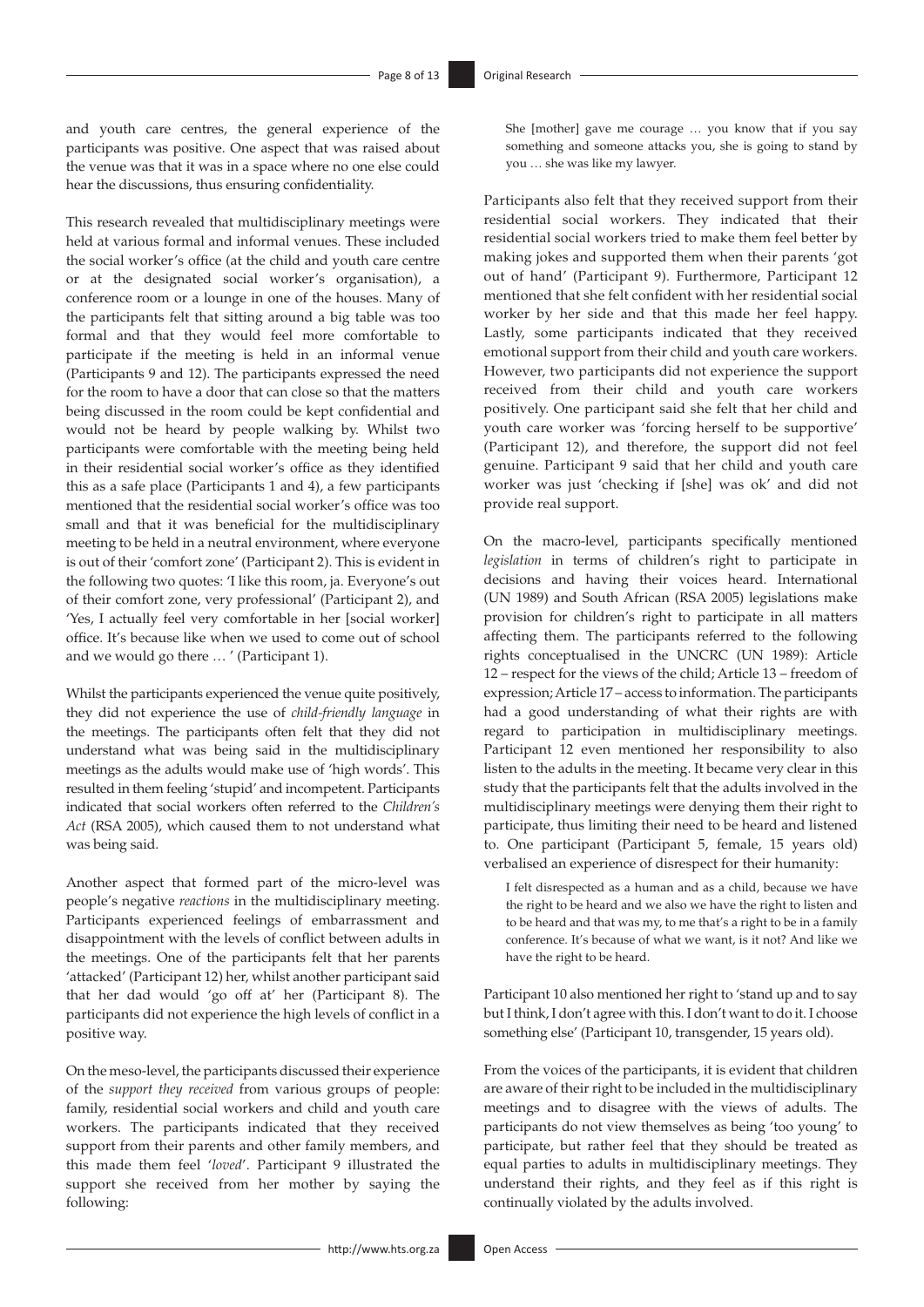### **Theme 4: The process of multidisciplinary meetings (time)**

This last theme refers to what Bronfenbrenner earlier called the *chronosystem*, and indicates what happens over the course of an activity or interaction in historical *time* (Rosa & Tudge 2013:253). This specific theme focused on meso-time, which refers to the process before, during and after the multidisciplinary meetings.

As discussed earlier in the section entitled 'Theme 2: Participants' experiences of their internal and external characteristics and resources (person)', one of the elements that the participants mentioned regarding what happens prior to the multidisciplinary meetings is the *lack of preparation.*  The participants indicated that they do not feel that they are prepared for their multidisciplinary meetings and they emphasised a need to be prepared to have a 'slight clue about what's going to happen' (Participant 9).

Another aspect was the *feelings experienced prior to the multidisciplinary meetings*. Most participants did not experience positive feelings prior to the meeting. Feelings experienced included feeling nervous, feeling that they cannot be free and feelings of being anxious, terrified and hurt. Participant 12 said, 'black, it describes my mood … just don't want to feel anything at these meetings *…* .' These negative feelings experienced prior to the meetings are usually a result of negative experiences with their previous multidisciplinary meetings. This made participants feel anxious and nervous about future meetings as they were afraid of similar outcomes to the previous meetings. This in turn results in a cycle of negative feelings before, during and after multidisciplinary meetings.

Most of the participants also experienced negative feelings during their multidisciplinary meetings. The participants mentioned feelings, such as 'guilty conscious' and feeling 'hurt' (Participant 12), 'anxiety' and experiencing the meeting as 'nerve wrecking' (Participant 9) and 'uncomfortable' (Participant 2). It is concerning that so many participants experienced these meetings negatively when multidisciplinary meetings are meant to be an institutional mechanism that facilitates the participation of children. In order for children's participation to be facilitated meaningfully, children should experience the multidisciplinary meeting as a safe place where they are able to participate in matters affecting them. However, the above quotes indicate that most of the participants did not experience a sense of being 'safe' during the meetings. Participant 15 was one of the two participants who experienced the multidisciplinary meeting positively. This is highlighted in the following quote:

The first thing is that I feel free when I sit there … I feel comfortable … they help there, that I can say what I want and how they can help me ... and they make me feel like the president there*.*

 Participant 13 said that he experienced the multidisciplinary meetings as an 'inspiration' when positive plans were developed. Whilst it is a concern that only two of the 15 participants had such a positive experience within their multidisciplinary meeting in a child and youth care context, it is important to emphasise the positive experience of these two children. Participant 15 mentioned that he was made to feel comfortable, and his experience of the adults was that they were there to assist him. He also mentioned that he was provided with the opportunity to express his wants and views. This child highlighted that the adults involved in the multidisciplinary meetings were capable of creating a space for children to feel secure enough to share their views and be part of the decision-making process.

It may be appropriate to add that gender could also have an influence on how children experience their participation in multidisciplinary meetings. This study only included three male participants, two of whom had reasonably positive experiences of their participation. Whilst this may be coincidence, it may also be a result of differences on the basis of gender. According to Akerkar (2001:3), participatory practices have lacked the awareness of gender and gender differences for many years. What is important to recognise is that participation is not a spontaneous process where each person, regardless of gender, is able to take part. Whilst this may be connected to how the participants view themselves according to their gender – which consequently may lead to how they participate – it is also linked to the residential social workers and child and youth care workers and how they view their own positions in life from a gender perspective (Akerkar 2001:14).

Most of the participants felt 'upset' (Participants 1 and 4), 'down' (Participant 9) and 'panicky' (Participant 12) after their multidisciplinary meetings and said that they would usually cry in their rooms afterwards. Participants experienced these feelings as a result of the interactions in the meetings, but also because of the outcomes of the meetings. Participants often felt sad after a multidisciplinary meeting if the outcome was not what they had expected. However, the participants mentioned that they received *support from various people after the multidisciplinary meetings*. These people included family, friends, residential social workers and child and youth care workers.

## **Discussion**

Participation is a process and cannot be viewed as a single occurrence or a once-off activity (cf. Jones 2010:6). Therefore, the data provide insights into the various elements in the process of children's participation as identified by the participants.

The participants felt that the adults at the multidisciplinary meetings did not listen to their views because of the stereotype of 'grownups always being right' (Participant 9) and that their opinions were consequently not taken into consideration. This resulted in participants feeling 'hurt' and 'angry'. They felt that they were *not asked for their opinions*,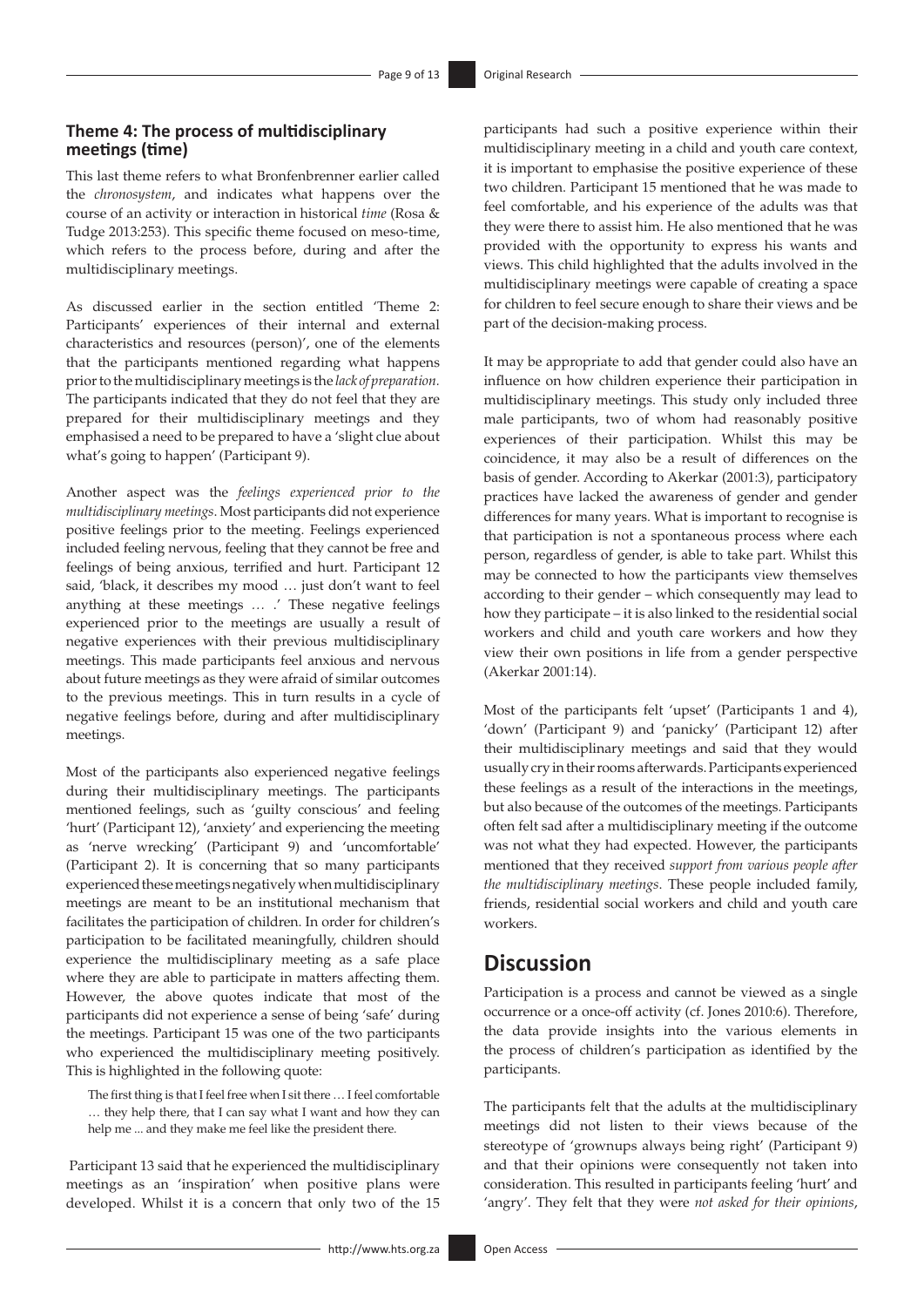and this was why they would not say anything. They also felt that their participation was not encouraged or supported. Participant 9 said:

Decisions are based on what they think is best for me, so I don't actually have control over what is happening … I feel like I don't exist. I feel like I am just a body sitting there and then they are talking and they have all this control and I don't get to say what I want, or what I think is best … I feel very invisible.

This indicates a lack of *control –* a lack of agency *–* that children feel when they are not included in decision-making processes. They felt excluded, unimportant and experience their multidisciplinary meetings as a place where they are not seen or heard.

According to Vis et al.(2012:20), despite legislations providing for children to participate in decision-making processes, social workers continue to deny children their rights. Vis et al. (2012:20) revealed three possible reasons for this. Firstly, some social workers are afraid of the harm that may be caused to children if they participate, and they therefore do not attempt to facilitate the process. Secondly, whilst some social workers understand the necessity of children's participation, when they attempt to facilitate the process, they realise that the process has various challenges and they then give up. Thirdly, some social workers feel that they lack the necessary communication skills to build the necessary relationships with the children.

Both the UNCRC (UN 1989) and the *Children's Act* (RSA 2005) highlight children's rights to participate in decision-making processes and have their voices heard and listened to*.*  However, this was not the experience of most of the participants. Most of the participants felt that the adults did not give them an *opportunity to express themselves.* Only three out of the 15 participants indicated that their views were listened to and taken into consideration. This study clearly reveals that children have a desire to participate in their multidisciplinary meetings. If children are not given an opportunity to speak and have their voices listened to, it would be very unlikely for their views to be taken into consideration during the decision-making processes in multidisciplinary meetings.

Furthermore, the participants identified a direct link between taking their *views into consideration* and decision-making. It became clear from this study that participants believed that the concept of adults taking their views into consideration means that the adults would act on their views. The same theme was seen in a study conducted by Johannisen (2014:73–74), where adults and children had different perceptions of children's participation. In the study conducted by Johannisen (2014), it was evident that adults saw it as the process of working with the child (thus taking the child's views into consideration), whilst children felt that their participation should lead to the implementation of their wishes. Because of a lack of consensus between children and adults, children often experience frustration, anger and

sadness as they feel that their *views were not taken into consideration* because their wishes were not implemented. Some participants of this research felt that social workers would intentionally disregard their views. Other participants verbalised that they could understand why their social workers made the final decisions. These participants mentioned that they thought that social workers made the *final decisions* about their lives because they felt responsible for the participants, because they were 'scared' (Participant 6) that something negative would happen to the participants and because they thought they were making the right decision for the participants.

Shemmings (2000:240) refers to this as the 'rights' versus 'rescue' approach. A 'rights' approach refers to the process where social workers believe it is the right of children to participate in matters affecting them. These social workers therefore facilitate the process of children's participation. In this context, the word 'rescue' refers to 'protection'. Social workers who work from a rescue position facilitate a less empowering model of participation in practice (Shemmings 2000:241). In order to ensure that children are empowered during the process of participation, it is necessary that social workers create a therapeutic environment that provides a space for children to express their views openly (Shemmings 2000:241–242). However, this may be a challenge if social workers feel that they already know which decision would be in the child's best interest. In this case, social workers might not include children in the decision-making process as they may continuously be aware of their responsibility to protect children who are, because of circumstances, in an even more vulnerable position. Shemmings (2000:241–242) maintains that it is not worth it for social workers to practise from an exclusive rights-based perspective or a rescue perspective; instead, they should implement a more flexible approach to balance the two perspectives.

Another element that emerged as part of the process of participation is how participants experienced being physically *excluded* from their multidisciplinary meetings. All participants felt that they wanted to be present at their multidisciplinary meetings. When excluded, participants felt that their views were not valued and that they 'didn't exist' (Participants 9 and 12). Participants were unhappy when they were not present in the meetings as they wanted to hear what was discussed about their lives. Furthermore, Vis et al. (2012:9) highlight that children are three times more likely to have an impact on the outcomes of decisions made if they are physically present in the meeting.

The participants study also felt that they were not provided enough information prior to the multidisciplinary meeting (Participants 1 and 9). The participants experienced a lack of preparation for meetings, which leads to feelings of both stress and anxiety. They felt a need to be prepared and to know what to expect at the multidisciplinary meeting. Participant 9 mentioned that when her social worker prepared her for her family conference, she felt cared for and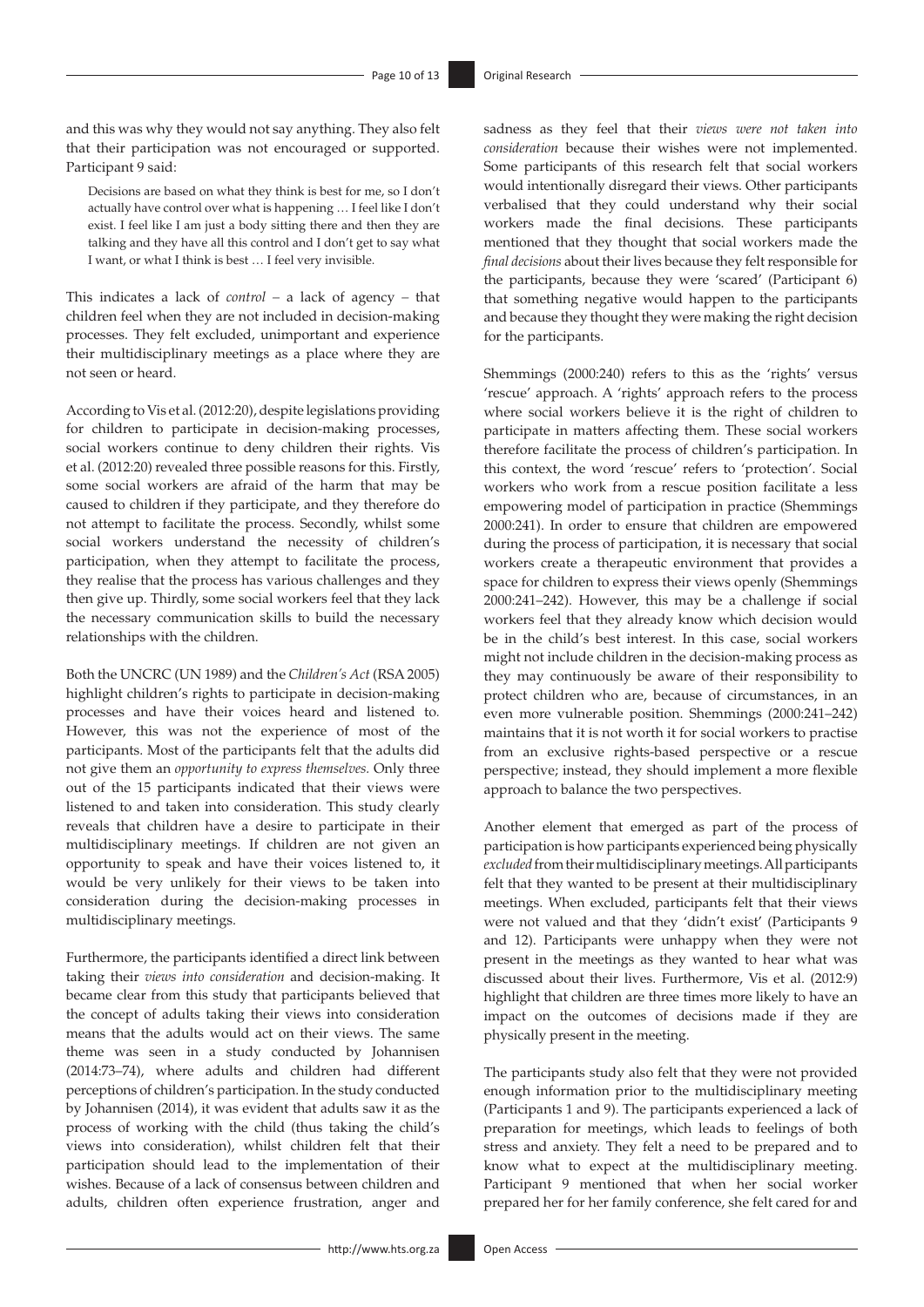that it was as if her social worker was not just doing it because it is her job. Participants therefore experienced *preparation*  for multidisciplinary meetings as positive and necessary. Healy, Darlington and Yellowlees (2012:8) concur that preparation is vital in creating a safe and secure environment for multidisciplinary meetings.

Being provided with choices during the multidisciplinary meetings allows children to experience feelings of being in *control*, thus feeling part of and able to participate. Furthermore, when children are provided with choices, it is more likely that the decisions made would be more appropriate and acceptable for the child, thus affecting the implementation of the decision in a positive manner (Cashmore 2002:839). Children frequently lack control and power in their lives, especially in a society where children are silenced and viewed as being invisible and where adults are perceived as being the 'experts' (Roche 1999:477). Children feel powerless over their lives if they are not heard and listened to, and this may result in them experiencing power struggles with adults (Oaklander 2006:59). This occurs as adults sometimes fail to recognise children as fully human, who also have rights, and who have the ability to be part of the decision-making processes pertinent to their lives (Manion & Nixon 2012:30).

## **Conclusion**

Legislations on both South African and international levels highlight the importance of including children in the decisions that affect them. Whilst legislation emphasises that children's participation is a right, it is evident that this is not always the children's experience. We can conclude that the most important lesson that emerges from this research process is that we have to take more cognisance of the way theoretical frameworks are utilised and the prominence of adult perspectives when listening and interpreting the experiences of children. It is clear that the practical implementation of the directives in our legislation is still lacking. Part of the problem that underlies this is the thought patterns and views of the society. It is here where disciplines such as theology can contribute. Once a multi- and transdisciplinary discourse has set the stage by creating an inherent culture of child participation, more research is required to determine practical solutions for the problems children experience during participation.

Listening to children and their experiences has made us aware that their participation in decision-making processes and in contexts of research should be supported by a culture that appreciates and respects their full humanity. Although this article focused on exploring the current situation rather than offering solutions, it is safe to say that creating such a culture takes more than just the social worker. The entire multidisciplinary team and role players beyond the multidisciplinary meeting should be involved in advancing such a culture. Theologians, teachers, etc. should urgently join the conversation. They should function as conversational partners with children within the tension field of human

vulnerabilities and capabilities, acknowledging the give and take movements within adult-child relations.

Researchers and practitioners with an interest in the field of childhood and children, child protection and child participation, children's rights and child justice should work in inter-, multi- and/or transdisciplinary ways to explore emancipatory methodologies with children. Adult researchers and practitioners surely need methodologies that will develop them into active listeners – listeners who are led by children to meet them where they are and to address their real questions and challenges in ways children themselves construct. Listening to children in respectful and humanising ways embodies a humble way of seeking with children their own and adults' place, dignity and agency in this world. When doing social work, theology or other forms of professional practice with children, researchers and practitioners will surely be humbled by the wisdom and courage of children, and the mutualities and differences in humanity that the children and adults share.

## **Acknowledgements**

The authors acknowledge the children who participated in this research project. They helped us to listen, hear and reflect on the experiences of children in complex spaces of decisionmaking. They inspired us to contribute by raising awareness and by building cultures supportive of and respectful towards children and their participation in matters pertinent to their lives.

The authors acknowledge the professional services of the language editor, Christien Terblanche, who works at Cum Laude Language Practitioners.

### **Competing interests**

The author declares that they have no financial or personal relationships which may have inappropriately influenced them in writing this article.

### **Authors' contributions**

J.C.J. was responsible for data collection. H.Y. and C.v.W. were the promoters of this research. All authors equally contributed to the writing of this article.

### **Ethical considerations**

This study was approved by the Health Research Ethics Committee (HREC) on 09 December 2014 (Ethical clearance number: NWU-0126-14-S1) and by the Department of Social Development Research Committee on 11 March 2015 (Ethical clearance number: NWU-0126-14-S1).

### **Funding information**

This research received no specific grant from any funding agency in the public, commercial or not-for-profit sectors.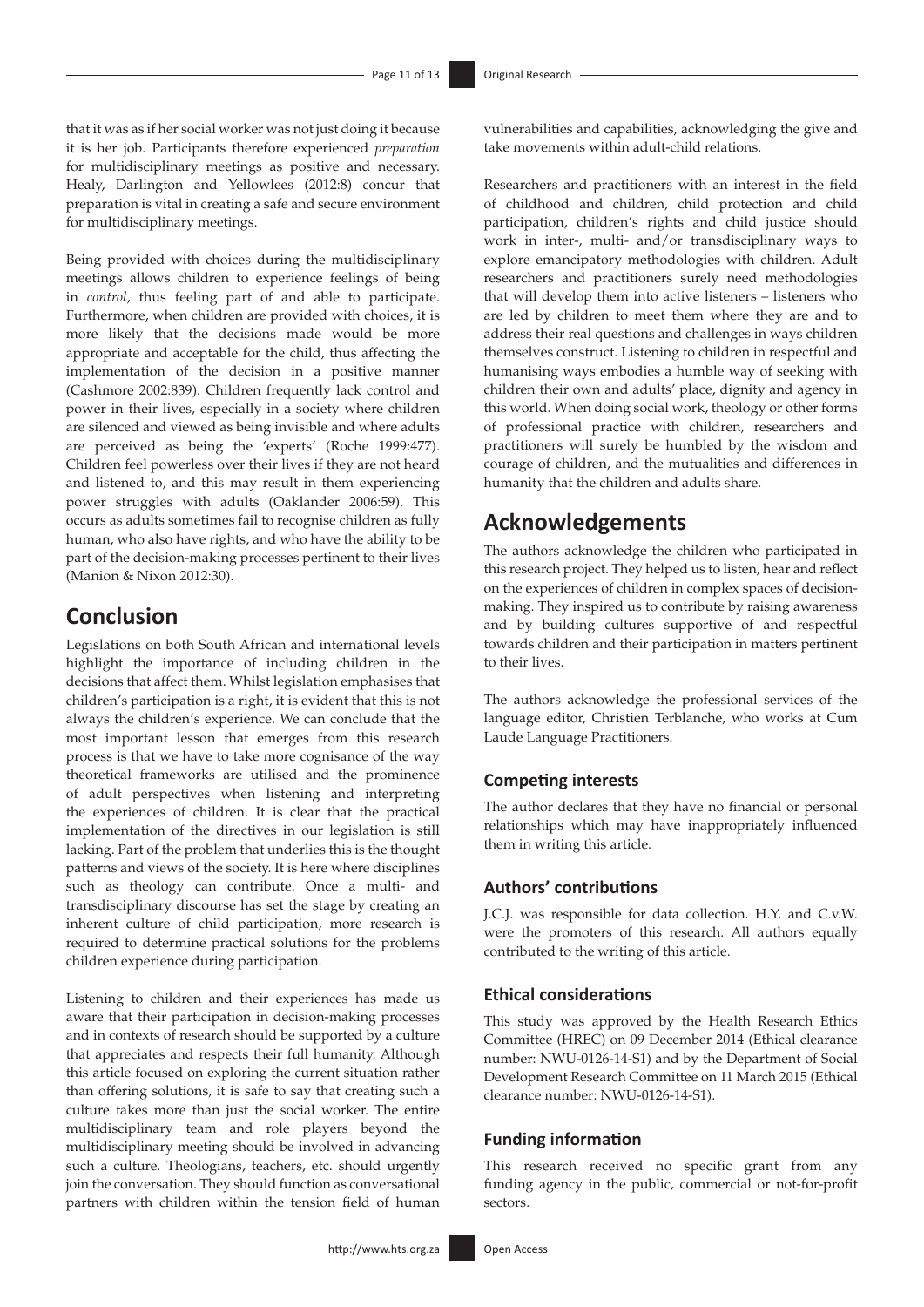## **References**

- Akerkar, S., 2001, *Gender and participation: Overview report*, viewed 31 July 2017, from [http://www.bridge.ids.ac.uk/sites/bridge.ids.ac.uk/files/reports/CEP-part](http://www.bridge.ids.ac.uk/sites/bridge.ids.ac.uk/files/reports/CEP-part-rep.pdf)[rep.pdf](http://www.bridge.ids.ac.uk/sites/bridge.ids.ac.uk/files/reports/CEP-part-rep.pdf).
- Ansell, N., 2016, *Children, youth and development*, 2nd edn., Routledge, London. <https://doi.org/10.4324/9780203829400>
- Babbie, E., 2014, *The basics of social research*, 6th edn., Wadsworth, Belmont, CA.
- Bronfenbrenner, U., 1995, 'Developmental ecology through space and time: A future perspective', in P. Moen, G.H. Elder Jr. & K. Lüscher (eds.), *Examining lives in context: Perspectives on the ecology of human development*, pp. 619–647, American Psychological Association, Washington, DC. [https://doi.org/10.1037/](https://doi.org/10.1037/10176-018) [10176-018](https://doi.org/10.1037/10176-018)
- Bronfenbrenner, U. & Morris, P.A., 2006, 'The bioecological model of human development', in R.M. Lerner & W. Damons (eds.), *Handbook of child psychology*, vol. 1, 6th edn., pp. 793–828, Wiley, New York, NY.
- Bunge, M.J., 2006, 'The child, religion, and the academy: Developing robust theological and religious understandings of children and childhood', *Journal of Religion* 86(4), 549–579.<https://doi.org/10.1086/505894>
- Bunge, M.J., 2007, 'Beyond children as agents or victims: Reexamining children's<br>paradoxical strengths and vulnerabilities with resources from Christian theologies<br>of childhood and child theologies', in T. Wyller & U.S. Na *The religions' contribution to children's citizenship*, pp. 27–50, Vandenhoeck & Ruprecht, Göttingen. <https://doi.org/10.13109/9783666604362.27>
- Campbell, L., 1997, 'Family involvement in decision making in child protection and care: Four types of case conference', *Child and Family Social Work* 2(1), 1–11. <https://doi.org/10.1046/j.1365-2206.1997.00038.x>
- Cashmore, J., 2002, 'Promoting the participation of children and young people in care', *Child Abuse & Neglect* 26(1), 837–847. [https://doi.org/10.1016/S0145-](https://doi.org/10.1016/S0145-2134(02)00353-8) [2134\(02\)00353-8](https://doi.org/10.1016/S0145-2134(02)00353-8)
- Cele, S. & Van Der Burgt, D., 2015, 'Participation, consultation, confusion:<br>Professionals' understandings of children's participation in physical planning',<br>Children's Geographies 13(1), 14–29. https://doi.org/10.1080/147 [827873](https://doi.org/10.1080/14733285.2013.827873)
- Christensen, P.H., 2004, 'Children's participation in ethnographic research: Issues of power and representation', *Children & Society* 18(1), 165–176. [https://doi.](https://doi.org/10.1002/chi.823) [org/10.1002/chi.823](https://doi.org/10.1002/chi.823)
- Creswell, J.W., 2009, *Research design: Qualitative, quantitative and mixed method approaches*, 3rd edn., Sage, London.
- Dalrymple, J., 2002, 'Family group conferences and youth advocacy: The participation of children and youth people in family decision making', *European Journal of Social Work* 5(3), 287–299.<https://doi.org/10.1080/714053160>
- De Beer, S., 2006, *The Gospel, children and the city*, Imagine, Pretoria.
- Dillen, A., 2006, 'Children between liberation and care: Ethical perspectives on the rights of children and parent-child relationships', *International Journal of Children's Spirituality* 11(2), 237–250.<https://doi.org/10.1080/13644360600797230>
- Dillen, A., 2007, 'The child "as a child": A theological-ethical investigation of the concrete and relational giving of a child', in T. Wyller & U.S. Nayar (eds.), *The given child: The religions' contribution to children's citizenship,* pp. 83–103, Vandenhoeck<br>& Ruprecht, Göttingen. <https://doi.org/10.13109/9783666604362.83>
- Dillen, A., 2008, 'Foundations of responsibility for children', *International Journal of Children's Spirituality* 13(1), 51–61.<https://doi.org/10.1080/13644360701834841>
- Donalek, J.G. & Soldwisch, S., 2004, 'Demystifying nursing research: An introduction to qualitative research methods', *Urologic Nursing* 24(4), 354–356.
- Fouché, C.B. & Delport, C.S.L., 2011, 'In-depth review of literature', in A.S. De Vos, H. Strydom, C.B. Fouché & C.S.L. Delport (eds.), *Research at grass roots*, 4th edn., pp. 133–141, Van Schaik Publishers, Pretoria.
- Fouché, C.B. & De Vos, A.S., 2011, 'Formal formulations', in A.S. De Vos, H. Strydom, C.B. Fouché & C.S.L. Delport (eds.), *Research at grass roots*, 4th edn., pp. 89–100, Van Schaik Publishers, Pretoria.
- Gal, T., 2017, 'An ecological model of child and youth participation', *Children and Youth Services Review* 79(1), 57–64. [https://doi.org/10.1016/j.childyouth.](https://doi.org/10.1016/j.childyouth.2017.05.029) [2017.05.029](https://doi.org/10.1016/j.childyouth.2017.05.029)
- Hall, C. & Slembrouck, S., 2001, 'Parent participation in social work meetings –<br>The case of child protection conferences', *European Journal of Social Work* 4(2),<br>143–160. <https://doi.org/10.1080/714052864>
- Hall, K., Richter, L., Mokomane, Z. & Lake, L. (eds.), 2018, *South African child gauge 2018*, Children's Institute, University of Cape Town, Cape Town.
- Hall-Lande, J.A., Eisenberg, M.E., Christenson, S.L. & Neumark-Sztainer, D., 2007, 'Social isolation, psychological health, and protective factors in adolescence', *Adolescence* 42(166), 265–286.
- Healy, K., Darlington, Y. & Yellowlees, J., 2012, 'Family participation in child protection<br>practice: An observational study of family yroup meetings', *Child and Family Social*<br>Work 17, 1–12. https://doi.org/10.1111/j.136
- Hofstee, E., 2006, 'Constructing a good dissertation: A practical guide to finishing a Masters, MBA or PhD on schedule', EPE, Johannesburg.
- Jamieson, L., 2017, 'Children and youth people's right to participate in residential care in South Africa', *The International Journal of Human Rights* 21(1), 89–102. [https://](https://doi.org/10.1080/13642987.2016.1248126) [doi.org/10.1080/13642987.2016.1248126](https://doi.org/10.1080/13642987.2016.1248126)
- Jamieson, L., Bray, R., Viviers, A., Lake, L., Pendlebury, S. & Smith, C. (eds.), 2011, *South African child gauge 2010/2011*, Children's Institute, University of Cape Town, Cape Town.
- Johannisen, J.C., 2014, *Exploring participation as a children's right in a child and youth care centre*, MA Dissertation, Centre for Child, Youth and Family Studies, Faculty of Health Sciences, North-West University, Cape Town.
- Johannisen, J.C., 2018, *Facilitating children's participation within multidisciplinary meetings in a child and youth care centre*, PhD thesis, Department of Social Work, North-West University, Cape Town.
- Jones, H.L., 2010, Putting children at the centre: A practical guide to children's<br>participation. Save the Children, viewed 31 July 2017, from [https://resourcecentre.](https://resourcecentre.savethechildren.net/node/3583/pdf/3583.pdf)<br>[savethechildren.net/node/3583/pdf/3583.pdf](https://resourcecentre.savethechildren.net/node/3583/pdf/3583.pdf).
- Leeson, C., 2007, 'My life in care: Experiences of non-participation in decision-making processes', *Child and Family Social Work* 12(1), 268–277. [https://doi.org/10.1111/](https://doi.org/10.1111/j.1365-2206.2007.00499.x) [j.1365-2206.2007.00499.x](https://doi.org/10.1111/j.1365-2206.2007.00499.x)
- Louw, D.A., 1997, 'Developmental psychology', in A. Louw & D.J.A. Edwards (eds.), *Psychology: An introduction for students in Southern Africa*, 2nd edn., pp. 478–540, Heinemann Higher & Further Education, Sandton.
- Manion, K. & Nixon, P., 2012, 'Listening to experts: Children and young people's<br>participation', Social Work Now: The Practice Journal of Child, Work & Family<br>-49(1), 30-39. https://thehub.sia.govt.nz/resources/listening-t [and-young-peoples-participation/.](https://thehub.sia.govt.nz/resources/listening-to-experts-children-and-young-peoples-participation/)
- Moses, S., 2008, 'Children and participation in South Africa: An overview', *International Journal of Children's Rights* 16(1), 327–342. [https://doi.org/10.1163/157181808X](https://doi.org/10.1163/157181808X311178) [311178](https://doi.org/10.1163/157181808X311178)
- Moyo, A., 2015, 'Child participation under South African law', *South African Journal on Human Rights* 31(1), 173–184.<https://doi.org/10.1080/19962126.2015.11865240>
- Nolas, S-M., 2015, 'Children's participation, childhood publics and social change: A review', *Children & Society* 29(2), 157–167.<https://doi.org/10.1111/chso.12108>
- Oaklander, V., 2006, *Hidden treasure: A map to the child's inner self*, Karnac Books, London.
- Padgett, D.K., 2008, *Qualitative methods in social work research*, Sage, London.
- Palareti, L. & Berti, C., 2009, 'Different ecological perspectives for evaluating<br>residential care outcomes: Which window for the black box?', Children and Youth<br>Services Review 31, 1080-1085.https://doi.org/10.1016/j.chil
- Petrone, R., Sarigianides, S.T. & Lewis, M.A., 2015, 'The youth lens: Analyzing adolescence/ts in literary Research 46(4), 506–533.<br><https://doi.org/10.1177/1086296X15568926><br>https://doi.org/10.1177/1086296X15568926
- Pölkki, P., Vornanen, R., Pursiainen, M. & Riikonen, M., 2012, 'Children's participation<br>in child protection processes as experienced by foster children and social workers',<br>Child Care in Practice 18(2), 107–125. https://d [646954](https://doi.org/10.1080/13575279.2011.646954)
- Ponet, D., 2011, *A handbook on child participation in Parliament*, viewed 12 May 2015, from <http://www.ipu.org/PDF/publications/child-parl-e.pdf>.
- Republic of South Africa (RSA), 2005, *Children's Act 38 of 2005*, Government Gazette 492(28944).
- Roche, J., 1999, 'Rights, participation and citizenship', *Childhood* 6(4), 475–493. <https://doi.org/10.1177/0907568299006004006>
- Rosa, E.M. & Tudge, J., 2013, 'Urie Bronfenbrenner's theory of human development: Its evolution from ecology to bioecology', *Journal of Family Theory & Review* 5(1), 243–258.<https://doi.org/10.1111/jftr.12022>
- Ruiz-Casares, M., Collins, T.M., Tisdall, E.K.M. & Grover, S., 2017, 'Children's rights to participation and protection in international development and humanitarian<br>interventions: Nurturing a dialogue', *The International Journal of Human Rights*<br>21(1), 1–13. <https://doi.org/10.1080/13642987.2016.1262520>
- Schenk, K. & Williamson, J., 2005, *Ethical approaches to gathering information from children and adolescence in international settings: Guidelines and resources*, Population Council, Washington, DC.
- Shaffer, D.R. &. Kipp, K., 2013, *Developmental psychology: Childhood and adolescence*, 9th edn., Wadsworth Cengage Learning, s.l.
- Shemmings, D., 2000, 'Professionals' attitudes to children's participation in decision-making: Dichotomous accounts and doctrinal contests', *Child and Family Social Work* 5(1), 235–243. <https://doi.org/10.1046/j.1365-2206.2000.00160.x>
- Sinclair, R., 1998, 'Involving children in planning their care', *Child and Family Social Work* 3(1), 137–142. <https://doi.org/10.1046/j.1365-2206.1998.00081.x>
- Spano, S., 2004, *Research facts and findings*, *Act for Youth Upstate Center of Excellence*, viewed 13 April 2014, from [http://www.actforyouth.net/resources/rf/](http://www.actforyouth.net/resources/rf/rf_stages_0504.pdf) [rf\\_stages\\_0504.pdf](http://www.actforyouth.net/resources/rf/rf_stages_0504.pdf).
- Strydom, H., 2011, 'Ethical aspects of research in the social sciences and human<br>service professions', in A.S. De Vos, H. Strydom, C.B. Fouché & C.S.L. Delport<br>(eds.), Research at grass roots for the social sciences and hu
- Terre Blanche, M., Kelly, K. & Durrheim, K., 2006, 'Why qualitative research?', in M. Terre<br>Blanche, K. Durrheim & D. Painter (eds.), Research in practice: Applied methods for the<br>social sciences, 2nd edn., pp. 272–284, Un
- Trinder, L., 1997, 'Competing constructions of childhood: Children's rights and wishes in divorce', *Journal of Social Welfare and Family Law* 19(1), 291–305. [https://doi.](https://doi.org/10.1080/09649069708415674) [org/10.1080/09649069708415674](https://doi.org/10.1080/09649069708415674)
- Tudge, J.R.H., Mokrovo, I., Hatifield, B.E. & Karnick, R.B., 2009, 'Uses and misuses of<br>Bronfenbrenner's bioecological theory of human development', Journal of Family<br>Theory and Review 1(4), 198–210. https://doi.org/10.111
- United Nations (UN), 1989, *United Nations Convention on the Rights of the Child* (UNCRC), UN Department of Public Information, New York, NY.
- Van Bijleveld, G.G., Dedding, C.W.M., Joske, F.G. & Bunders-Aelen, J.F.G., 2015, 'Children's and young people's participation within child welfare and child protection services: A state-of-the-art review', *Child & Family Social Work* 20(1), 129–138.<https://doi.org/10.1111/cfs.12082>